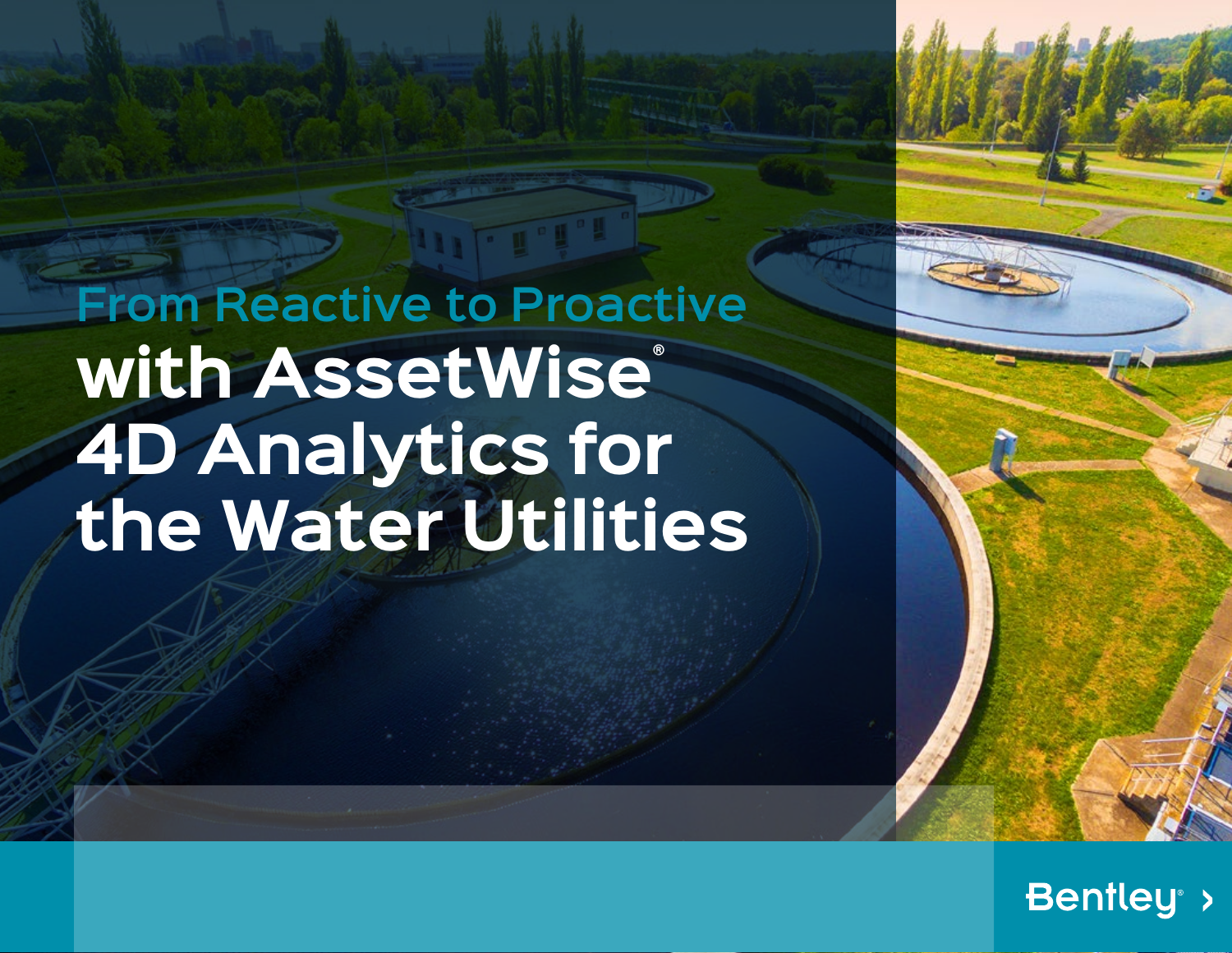# **Water Utilities Continually Face Tough Challenges**

Population growth and climate change are placing growing pressure on the water sector to address challenges such as water scarcity and environmental quality while improving the resilience of systems and services to customers.

- **• Data Volume and Visibility**
- **• Aging Infrastructure**
- **• Increasing Costs**
- **• Environmental Impact**
- **• Regulations**
- **• Customer Demand**
- **• Water Delivery Optimization**
- **• Reducing Carbon Output**

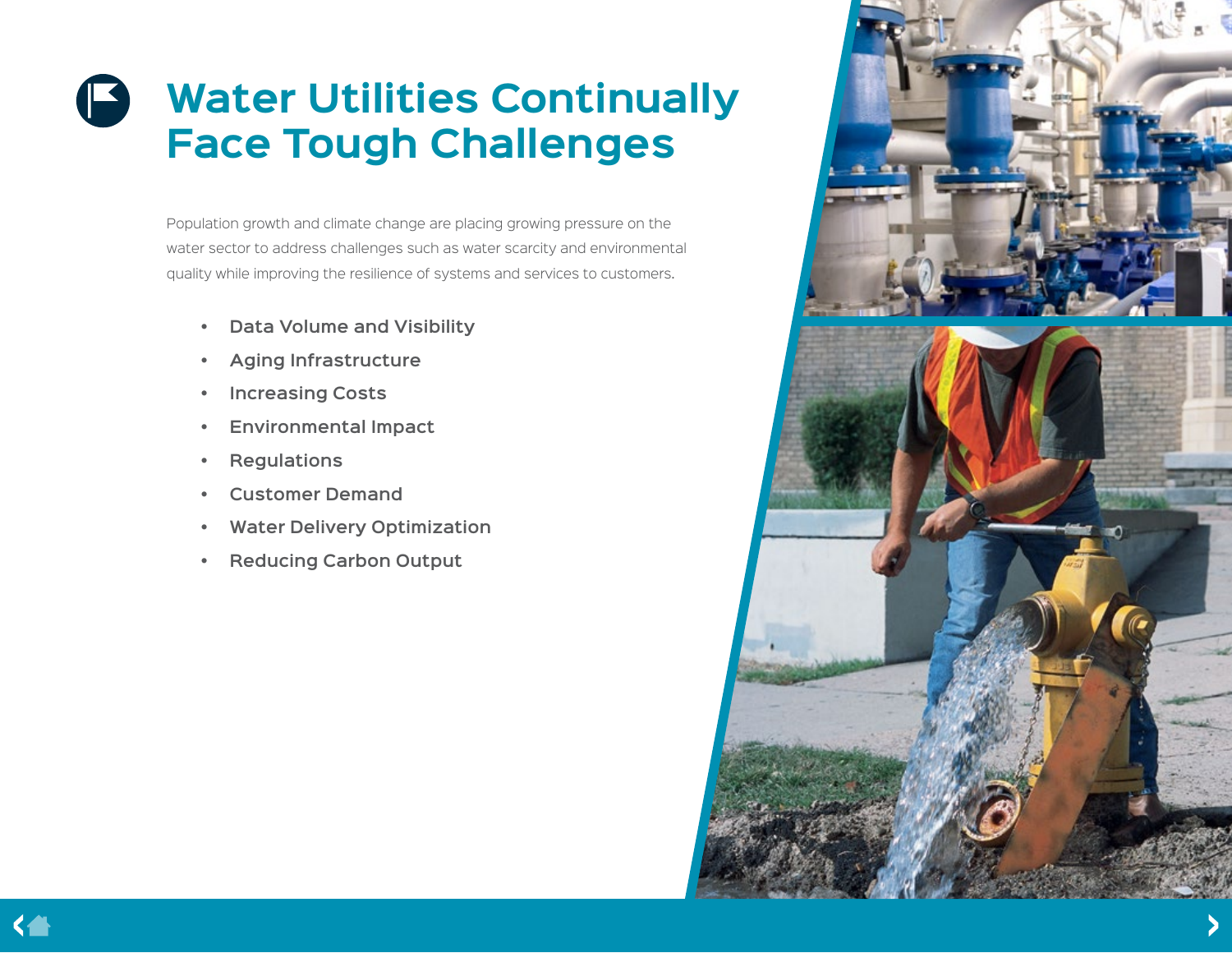# **The Only Water Solution You Need**

For many years, Bentley have provided solutions for water and wastewater utilities, helping our clients improve network performance and make more effective and information-led business decisions.

- **• Energy Monitoring and Best Performance**
- **• Asset Performance and Integrity**
- **• Operational Digital Twins**
- **• Process Optimization**
- **• Water Quality**
- **• Chemical Management**
- **• Environmental and Emissions Control**
- **• Alarm and Alert Management**
- **• Integrity Operating Window**
- **• Corporate KPIs and Compliance**
- **• Demand and Weather Forecasting**
- **• Hydraulic Modeling and Simulation**
- **• TOTEX Common Data Environment**
- **• Reality Modeling**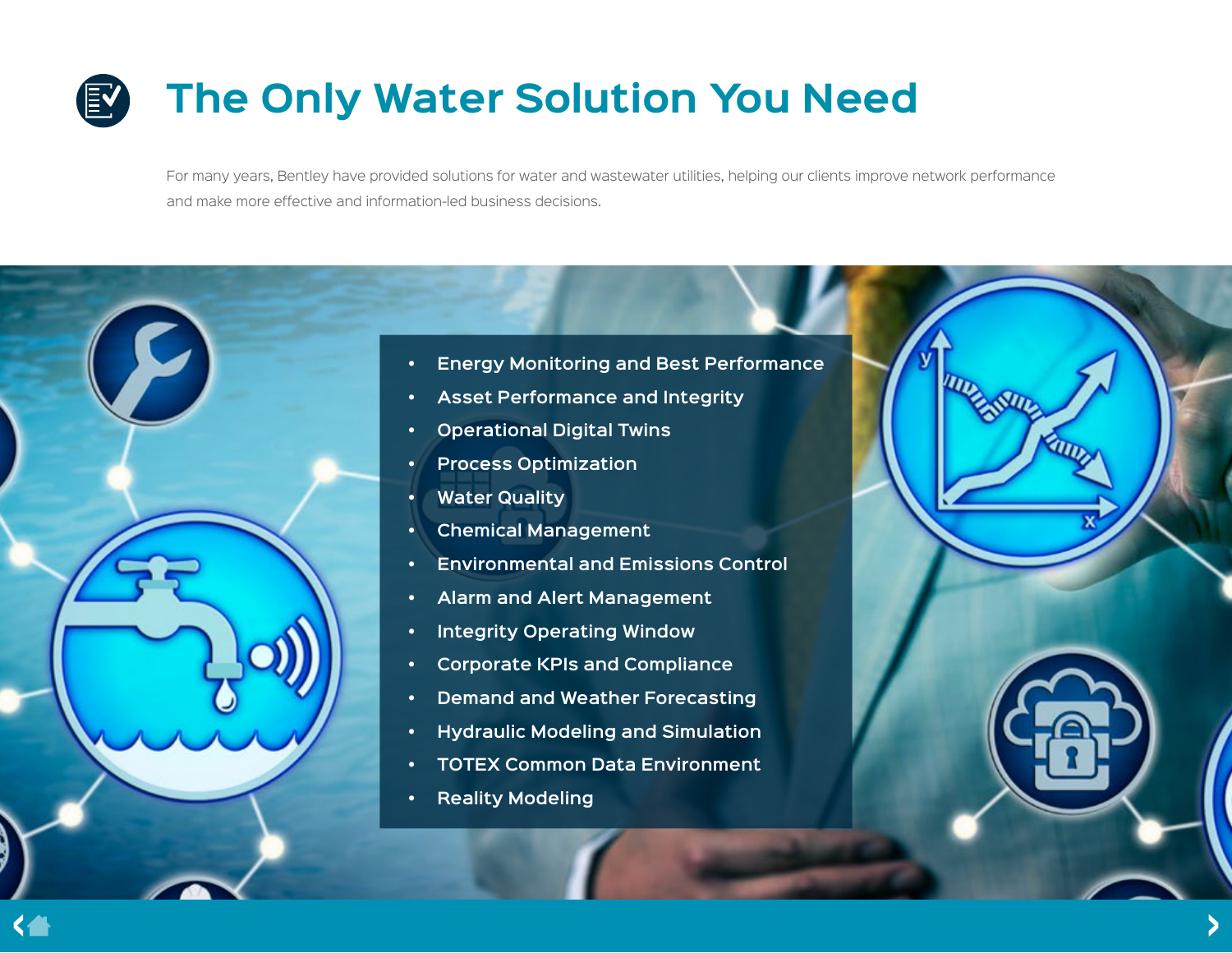# **Introducing AssetWise 4D Analytics**

## **One Source for Plant Asset Performance**

AssetWise 4D Analytics was designed for water utilities' data-intense environments. It provides a consolidated view of asset performance data, providing a single source of truth to help you make decisions faster and with confidence, enabling you to focus on where to make changes that will result in the biggest gain.

**17555** 

**AssetWise 4D Analytics provides rapid data driven-insights and advanced analytical capabilities to improve asset and process performance, reduce costs, and facilitate missioncritical decision-making at the right time.**

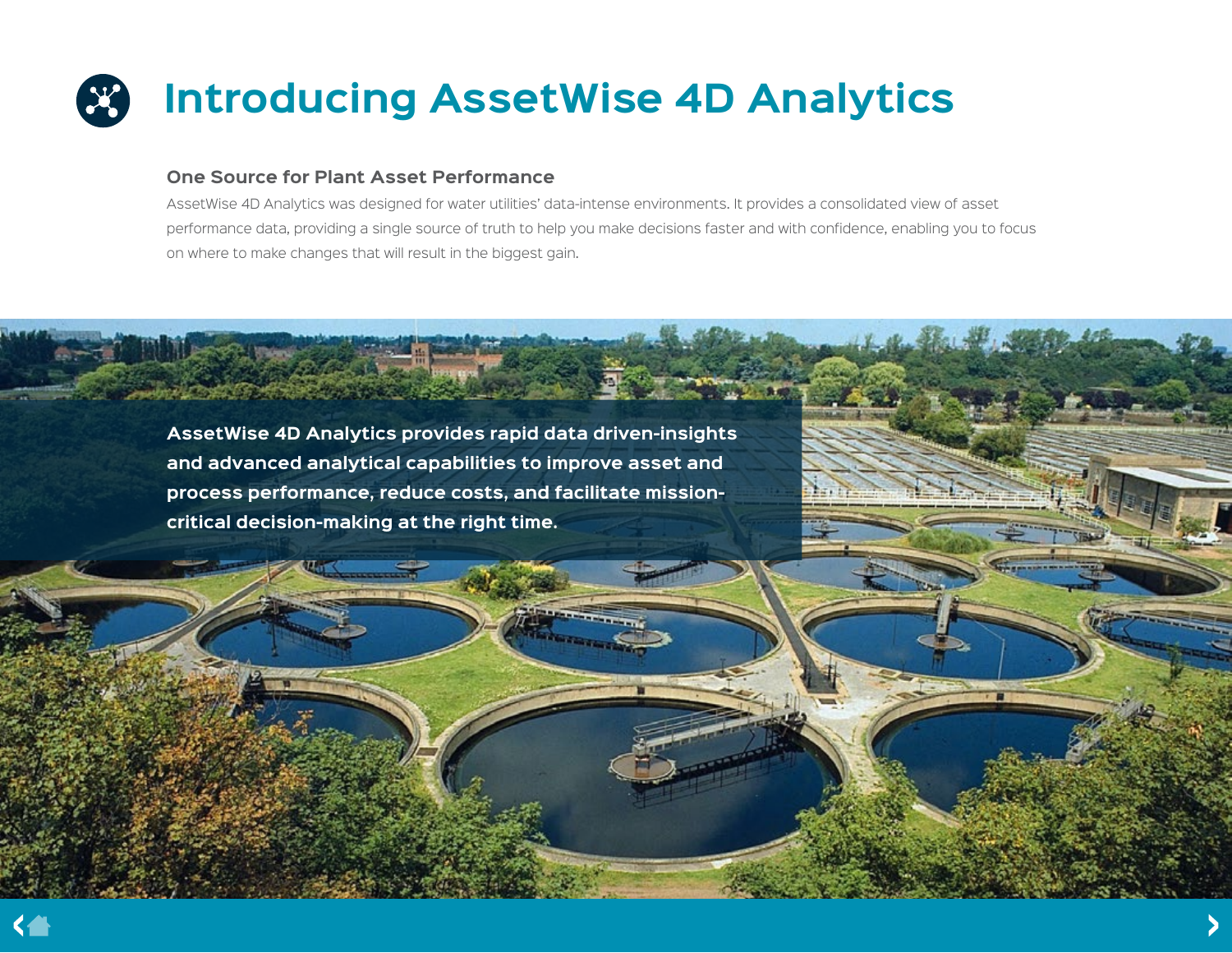

AssetWise 4D Analytics was designed with the water utilities industry in mind to help make your job easier.

### **Reduce Process Alarms**

- Optimization / instrumentation validation / calibration
- Validation of hidden failure inspections

### **Reliable Water Quality**

- Repeatable and reproduceable quality monitoring
- Trend analysis over historical data
- Correlation with other measurement parameters

#### **Cost Efficient Chemical Management**

- Dosage calculation
- Optimization and production assurance
- Process optimization and compliance
- Reduction of risk
- Environmental monitoring

### **Analysis, Trending & Forecasting**

- Water consumption forecasting vs. weather
- Waste leakage vs. weather vs. consumption

### **Improved Energy Efficiencies**

- Load shedding
- Equipment reliability and performance
- Detailed monitoring and IIOT capabilities

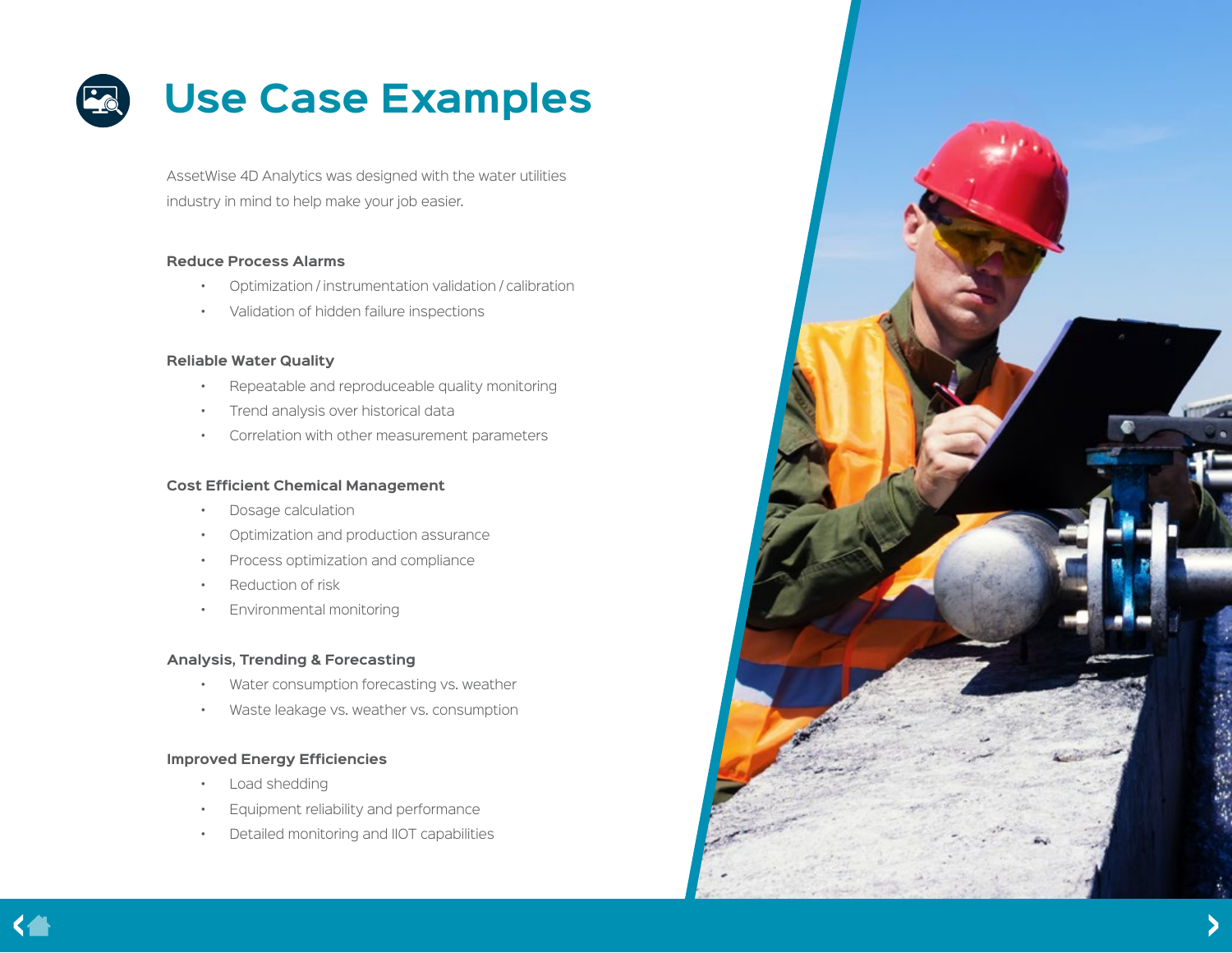



## **Decreased Pollution Incidents by 50%**

*Mitigate potential pollution events* Unable to cope with significant increases in alarms or differentiate easily between water level rises due to rainfall or rises caused by blockages or other problems, this user required AssetWise 4D Analytics to help identify prioritized alarms and mitigate potential pollution events. By using rain and trend analysis, they were able to optimize maintenance and lower call outs by reducing false alarms. As a result, they increased response times significantly, leading to a 50% decrease in pollution incidents.



# **OFWAT Top Performer**

### *Asset performance management*

This user discovered their previous method of asset monitoring had many gaps, leading to a severe lack in asset visibility and shortfalls across the business. They introduced a complete, centralized asset performance system with AssetWise 4D Analytics. Their new system lowered chemical dosage levels, improved energy management, avoided high energy tariffs, and enabled them to identify asset failures ahead of time. During the first year in use, total operation savings amounted to over GBP 48M, and the user became OFWAT's top performer.

# **Operational Transformation**

*Real-time data analysis*

This user was unable to visualize overall performance of their water network due to the time needed for analytical calculation of large data sets. Compounding the problem, analysis could only be performed by trained IT personnel. With AssetWise 4D Analytics, they were able to connect all of their information sources in one system and view performance in real-time via dashboards without the need of IT, allowing them to react faster and be more proactive with any situation that may arise across multiple plants.



## **Saved AUD 3M in the first year**

*Demand forecasting and energy management* One user was looking for smarter ways to manage their highly flexible yet complex network to optimize water usage. Using AssetWise 4D Analytics as the central platform, they implemented a suite of decision support tools for demand forecasting, distribution optimization, network operations, network status displays, and energy management. The award-winning solution optimized their operations and saved them over AUD 3 million in its first year.